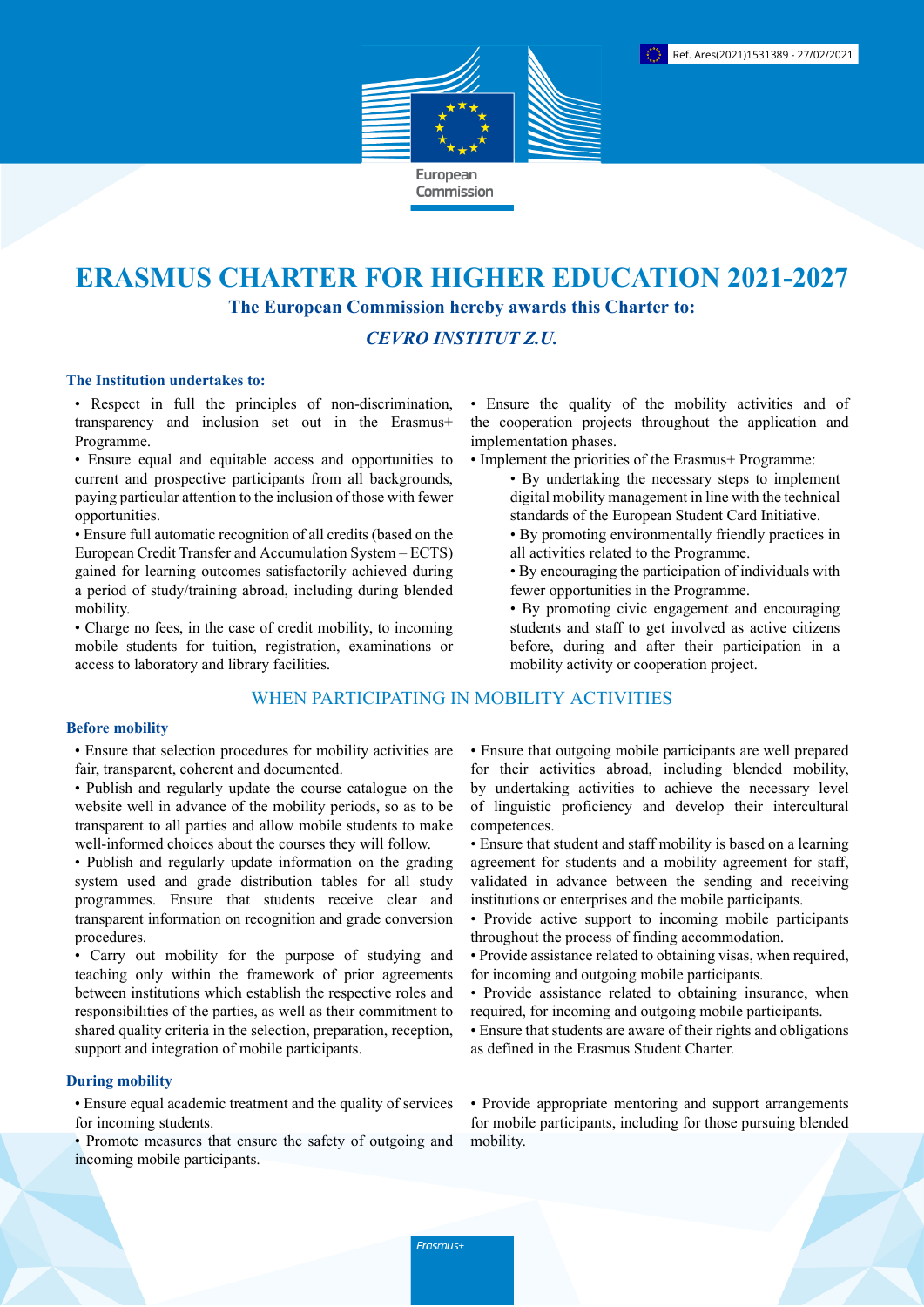• Integrate incoming mobile participants into the wider student community and in the Institution's everyday life. Encourage them to act as ambassadors of the Erasmus+ Programme and share their mobility experience.

#### **After mobility**

• Provide incoming mobile students and their sending institutions with transcripts of records containing a full, accurate and timely record of their achievements at the end of the mobility period.

• Ensure that all ECTS credits gained for learning outcomes satisfactorily achieved during a period of study/training abroad, including during blended mobility, are fully and automatically recognised as agreed in the learning agreement and confirmed by the transcript of records/traineeship certificate; transfer those credits without delay into the student's records, count them towards the student's degree without any additional work or assessment of the student and make them traceable in the student's transcript of records and the Diploma Supplement.

• Provide appropriate language support to incoming mobile participants.

• Ensure the inclusion of satisfactorily completed study and/ or traineeship mobility activities in the final record of student achievements (the Diploma Supplement).

• Encourage and support mobile participants upon return to act as ambassadors of the Erasmus+ Programme, promote the benefits of mobility and actively engage in building alumni communities.

• Ensure that staff is given recognition for their teaching and training activities undertaken during the mobility period, based on a mobility agreement and in line with the institutional strategy.

## WHEN PARTICIPATING IN EUROPEAN AND INTERNATIONAL COOPERATION PROJECTS

• Ensure that cooperation activities contribute towards the fulfilment of the institutional strategy.

• Promote the opportunities offered by the cooperation projects and provide relevant support to staff and students interested in participating in these activities throughout the application and implementation phase.

#### FOR THE PURPOSES OF IMPLEMENTATION AND MONITORING

• Ensure that the long-term institutional strategy and its relevance to the objectives and priorities of the Erasmus+ Programme are described in the Erasmus Policy Statement.

• Ensure that the principles of the Charter are well communicated and are applied by staff at all levels of the Institution.

• Ensure that cooperation activities lead to sustainable outcomes and that their impact benefits all partners.

• Encourage peer-learning activities and exploit the results of the projects in a way that will maximise their impact on individuals, other participating institutions and the wider academic community.

- Make use of the **ECHE Guidelines** and of the [ECHE Self-assessment](https://ec.europa.eu/programmes/erasmus-plus/eche/start_en) to ensure the full implementation of the principles of this Charter.
- Regularly promote activities supported by the Erasmus+ Programme, along with their results.
- Display this Charter and the related Erasmus Policy Statement prominently on the Institution's website and on all other relevant channels.

The Institution acknowledges that the implementation of the Charter will be monitored by the Erasmus+ National Agency and that the violation of any of the above principles and commitments may lead to its withdrawal by the European Commission.

| <b>Stamp</b> | Name and Signature of the Legal Representative |                                    |
|--------------|------------------------------------------------|------------------------------------|
|              | Mgr.                                           | Digitálně podepsal<br>Mgr. Ludmila |
|              | Ludmila                                        | Habadová                           |
|              | Habadová $_{09:21:31+01'00'}$                  | Datum: 2021.03.15                  |
|              |                                                |                                    |